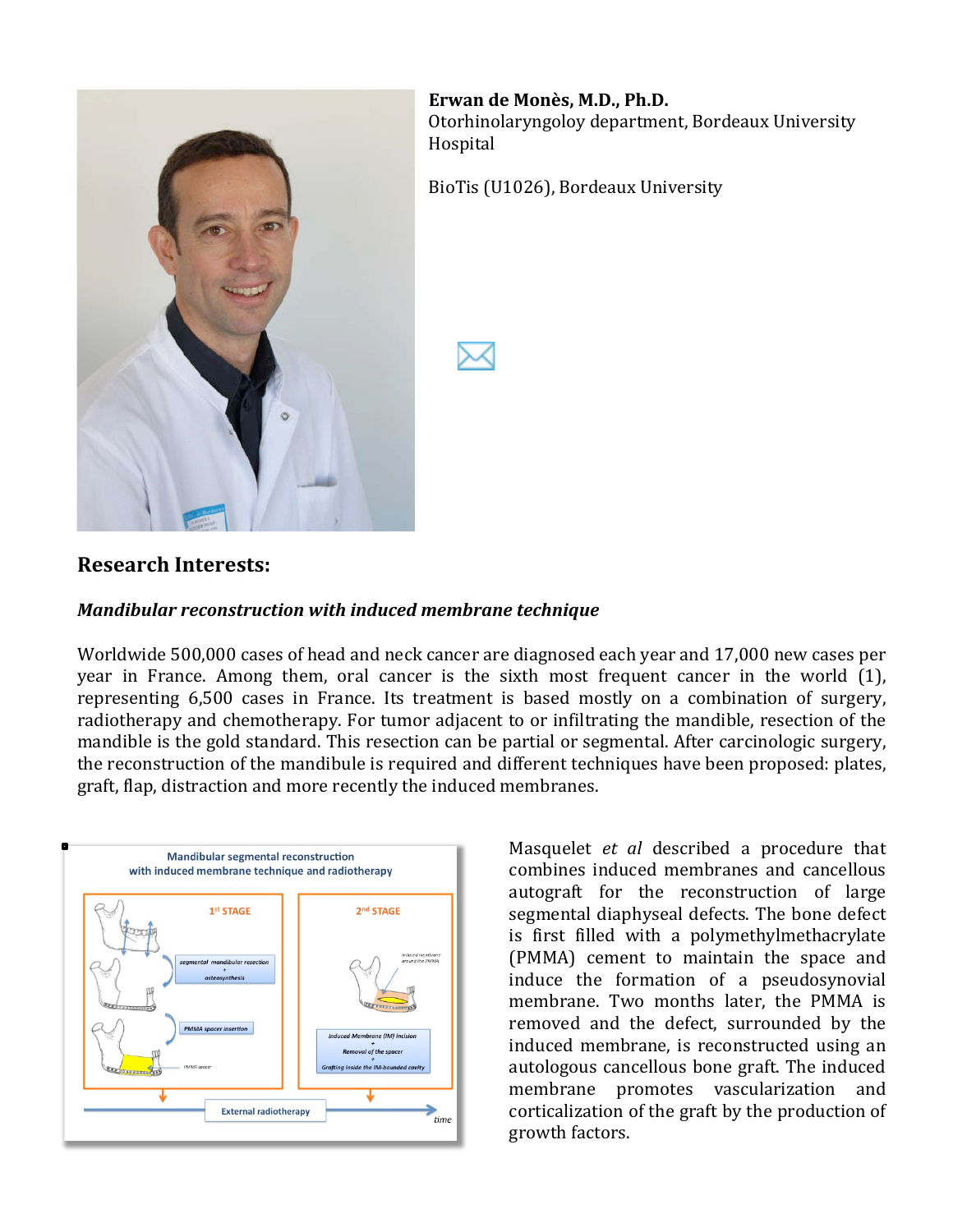The use of induced membrane as an alternative to conventional techniques of mandibular reconstruction in the specific context of cancer surgery is suitable for several reasons:

- a regenerative strategy in two stages is mandatory due to the delay imposed by the radiotherapy treatment. The spacer maintains the space corresponding to the loss of bone substance for a secondary reconstruction.

- surgery close to the lining of the oral cavity induces the risk of contamination in case of laceration of the,mucosa. Induced membrane carries an additional pseudosynovial tissue to protect the graft.

- induced membrane, provides, neoangiogenesis, necessary for bone formation, especially in a context of radiotherapy of the jaw that induces hypovascularisation.

We developed an induced membrane model in rats with bilateral femoral segmental osteotomy. This model is suitable for external radiotherapy to investigate the influence of irradiation in osteogenesis inside the induced membrane.

We are now developing a large animal model in minipig for segmental mandibular reconstruction using induced membrane technique.



## **Keywords/expertise:**

- Tissue-engineering
- Regenerative Medicine
- Pre-clinical studies
- Translational medicine

## **Selected publications:**

de Monès E, Schlaubitz S, Oliveira H, d'Elbée JM, Bareille R, Bourget C, Couraud L, Fricain JC. Comparative study of membranes induced by PMMA or silicone in rats, and influence of external radiotherapy. Acta Biomater. 2015 Jun;19:119-27. doi: 10.1016/j.actbio.2015.03.005. Epub 2015 Mar 11. PubMed PMID: 25770925.

de Monès E, Schlaubitz S, Catros S, Fricain JC. Statins and alveolar bone resorption: a narrative review of preclinical and clinical studies. Oral Surg Oral Med Oral Pathol Oral Radiol. 2015 Jan;119(1):65-73. doi:10.1016/j.0000.2014.09.030. Epub 2014 Oct 5. Review. PubMed PMID: 25482549.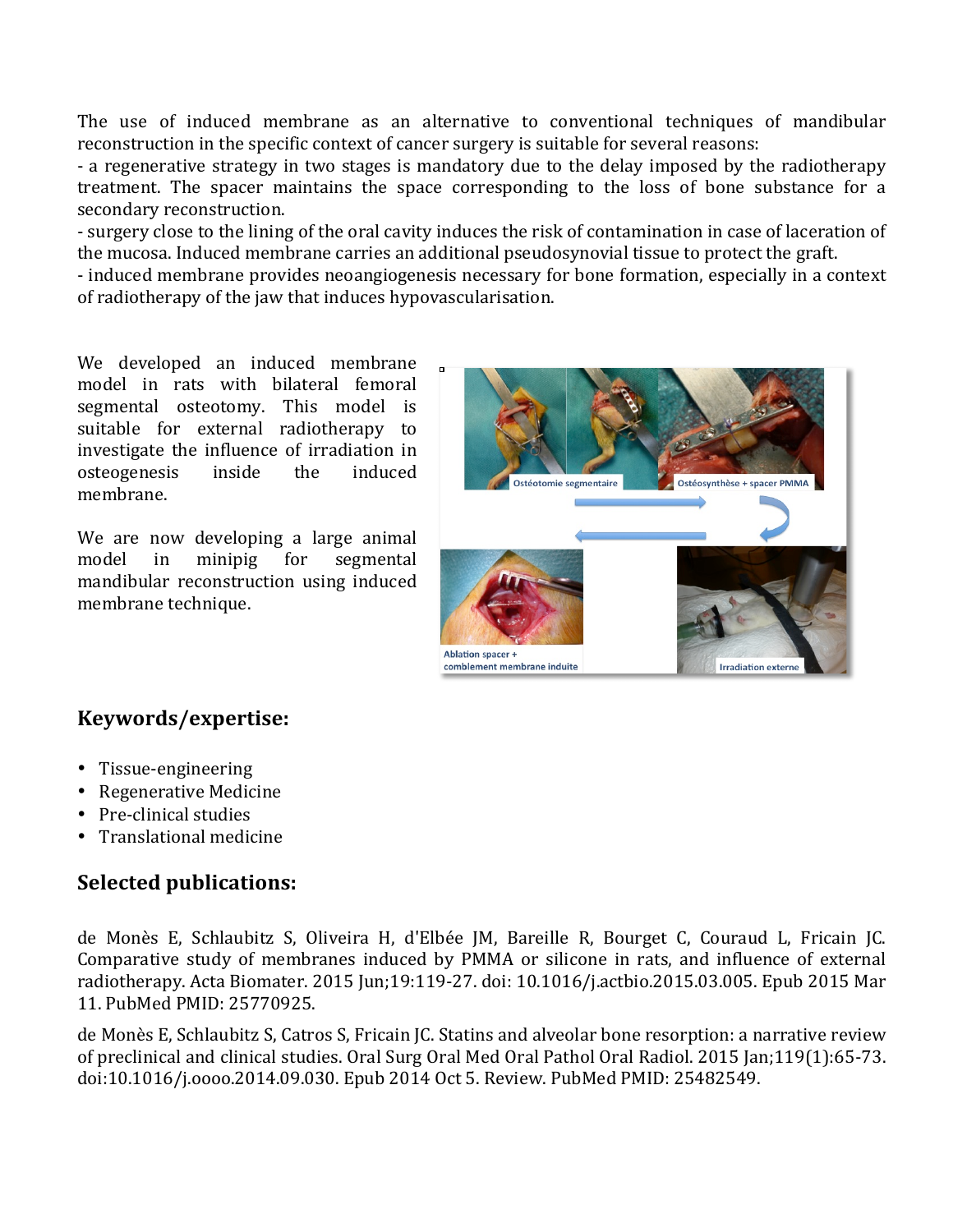Zwetyenga N, Fricain JC, De Mones E, Gindraux F. [Induced membrane technique in oral & maxillofacial reconstruction]. Rev Stomatol Chir Maxillofac. 2012 Sep;113(4):231-8. doi: 10.1016/j.stomax.2012.05.008. Epub 2012 Jul 25. Review. French. PubMed PMID: 22840565.

### **Clinical&Activities:**

#### *Otorhinolaryngology\*and\*Head\*and\*Neck\*Surgery*

In the department, I am the head of the sub-unit in charge of patients with a head and neck tumor (benign or malignant) and laryngological disorders. We perform reconstruction surgery after cancer resection and minimal invasive surgery through a trans-oral approach.

### **Funding:**

- Fondation des Gueules Cassées (2011): http://www.gueules-cassees.asso.fr (FGC 27-2011)
- Fondation de l'Avenir (2012-2013): http://www.fondationdelavenir.org (ET1-632 and ET2-666)
- Fondation pour la Recherche Médicale (2013): https://www.frm.org

### **Memberships:**

- " Société Française d'Otorinolaryngologie et Chirurgie Cervico-Faciale: http://www.sforl.org
- Collège des Enseignants en ORL: http://campus.cerimes.fr/orl/
- Groupe d'Etude des Tumeurs,de,la,Tête,et,du,Cou,(GETTEC): http://gettec.org

### **Education:**

|           |                          | 2011-2015 Ph.D. in "Science, Technology, Health" Université de Bordeaux, Bordeaux, France |
|-----------|--------------------------|-------------------------------------------------------------------------------------------|
|           |                          | Laboratoire BioTis (U1026)                                                                |
| 2001-2006 | Medical Fellowship       | Hôpital Européen Georges Pompidou, Université<br>Paris V, Paris, France                   |
|           |                          | Institut de Cancérologie Gustave Roussy, Université<br>Paris Sud, Villejuif, France       |
| 1997-1998 | M.Sc. in Phonetic        | Université Paris III, Paris, France                                                       |
|           |                          | Laboratoire d'Angiogénèse Expérimentale / LOEX                                            |
| 1993-2001 | <b>Medical Residency</b> | Université Claude Bernard, Lyon, France                                                   |
|           |                          | INSERM U209 (Pr. J. Thivolet)                                                             |
| 1987-93   | <b>Medical Studies</b>   | UFR Kremlin Bicêtre, Université Paris Sud, France                                         |
|           |                          |                                                                                           |